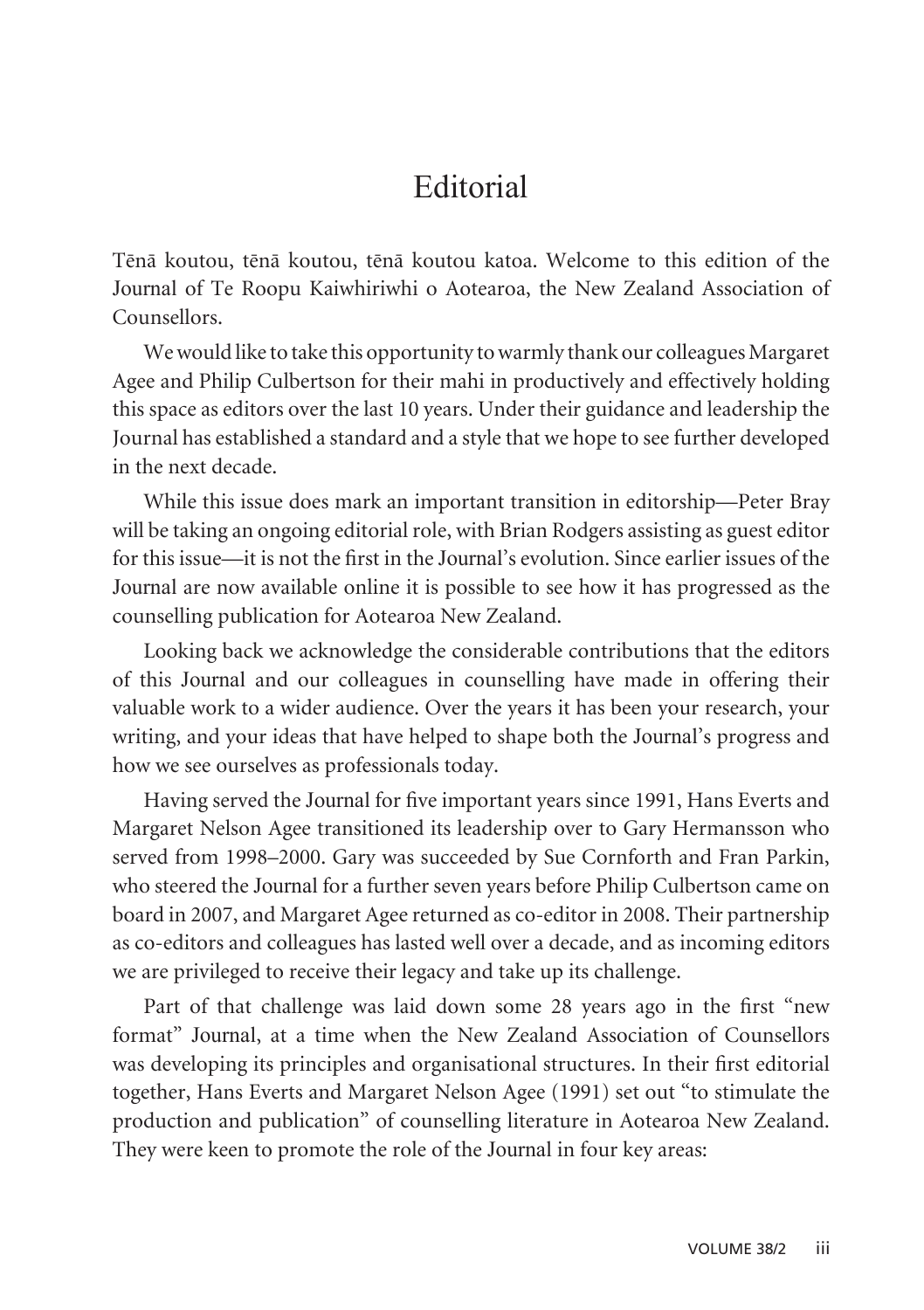- 1. To encourage—others to share issues of importance, "commit [them] to paper and submit [them] in accordance with the Journal's guidelines;"
- 2. To publish—"articles of substance, without becoming elitist;"
- 3. To communicate—and be alert "to potential articles or events that should be written up;"
- 4. To represent—and see the "Journal become representative of counselling in New Zealand in the broadest sense" (New Zealand Association of Counsellors, 1991, p. 1).

The first three points importantly echo the Journal's founding aspirations but the fourth brings them all into sharp focus by its acknowledgement of the unique position that counselling as a practice and as a profession holds in Aotearoa New Zealand. It also suggests that what we do here may be of genuine interest to counsellors and to other caring professionals across the globe, and influence their ideas and practices. As participators in and caretakers of this space it is, in the broadest sense, this legacy that we collectively hold, preserve, and share.

This issue features five articles that resonate with these aspirations. In the first, "A partnership in progress," Anna Reeves undertakes a critical systematic review of the counselling literature that addresses the relationship between Euro-Western and Mäori perspectives of practice in Aotearoa New Zealand. Finding surprisingly few published sources that engage with this topic, the review identifies a number of gaps in the literature addressing what Mäori clients need, the responsibility of the counselling profession to meet these needs and, through its examination of bicultural practice, how the counselling profession might operate with respect to biculturalism in the future. In dialogue with Alastair Crocket, the article raises the question of unpublished knowledge held within the counselling profession, and calls on both individuals and institutions to more actively articulate their bicultural engagement. There is a clear challenge here to both the NZAC and academia, as well as other institutions, to undertake robust self-review around bicultural engagement, and to publish more in this field.

This is followed by another systematic review, by Julia Field and Rachael Pond, on "How adoption affects the experience of adult intimate relationships and parenthood." Similar to Reeves' review, this study locates surprisingly few articles on the topic, especially given the historical and contemporary prevalence of adoption practices within many countries, including Aotearoa New Zealand.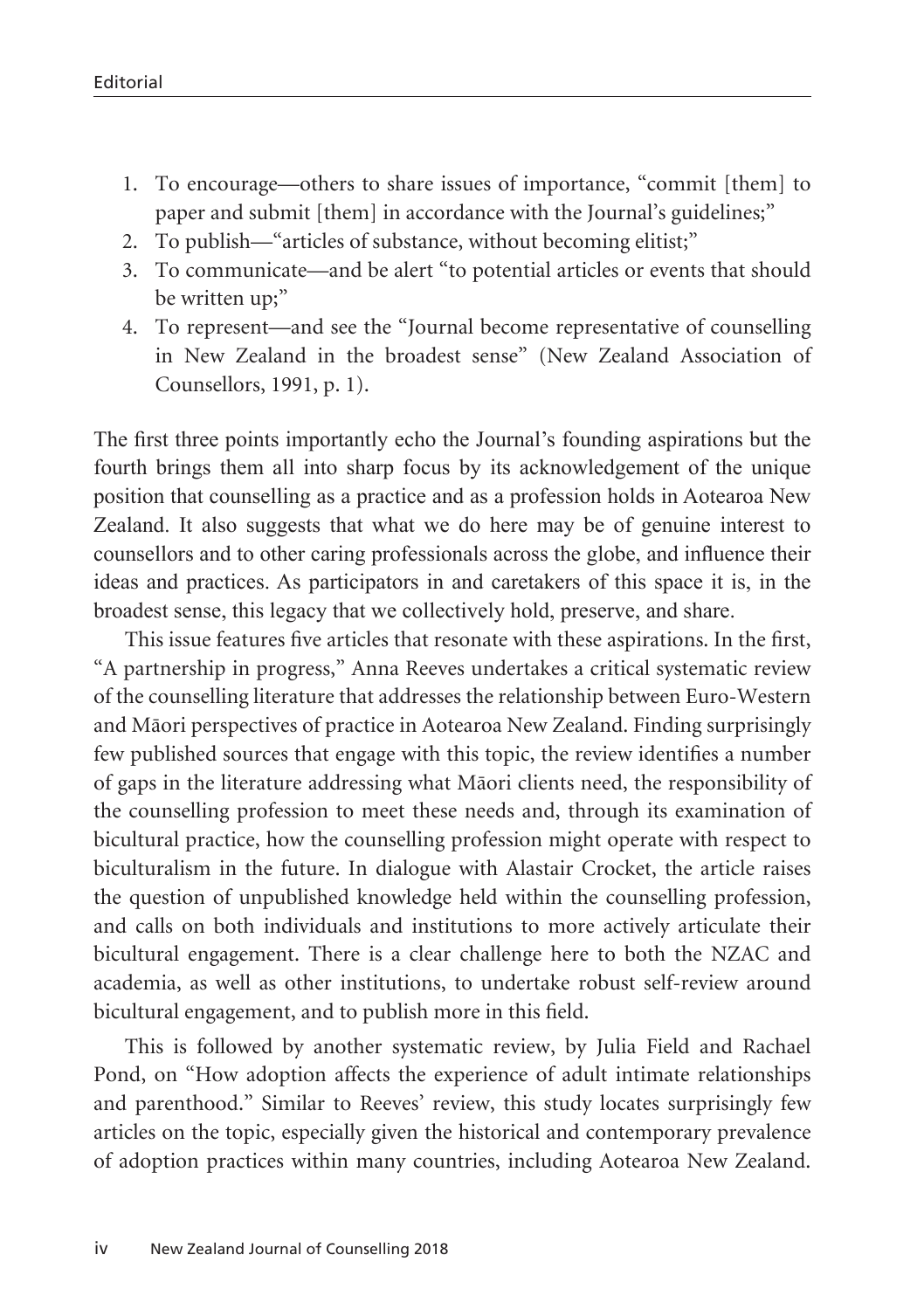Though few in number, the reviewed articles offer the counselling profession a rich descriptive account of the complex, ongoing consequences for some adoptees in their close interpersonal relationships with partners and with their own children. There is a powerful message here for practitioners to be sensitive to these dynamics.

In the next article, "Stressing out?", Jennifer Goddard and Robyn Dixon present a quantitative exploration of sources of stress in school students in years 7 through 13. The study is an important contribution to our understanding of the challenges faced by our young people in a fast-changing world. This is reflected in the data indicating the pervasive nature of the pressure to perform, but also in social pressures, and the uncertainty of the future. Worryingly, the study finds that for the sample of students surveyed, stress levels in Aotearoa New Zealand are as high or higher than anywhere else in the world, especially for girls. As the authors indicate, there would seem to be good cause for conducting further research with the aim of informing potential interventions for reducing, or at least managing, the levels of stress in our young people's lives.

The theme of stress is also significant in the next article, by Joanne McGrath, on "Speaking about the unspeakable poop," a sympathetic exploration of living with the psychosocial effects of Irritable Bowel Syndrome (IBS) and food intolerances. This is a deeply personal study in which the author joins with three other women to reflect upon their experiences and challenges of having to navigate lives dominated by IBS and food sensitivity. While themes such as shame, fear, and vulnerability are prominent, so are courage, persistence, and celebration. It is also a reminder of how much can be left "unsaid" in the counselling room, and of the importance for clients of finding their voice.

The final article for this issue, contributed by Brian Rodgers, is titled "More than just a measure." In this study, the author presents the results of a qualitative exploration of clients' experiences of using a standardised self-report questionnaire to evaluate counselling outcomes. The study takes a look "behind the scenes" at what goes on for someone when they are asked to complete an outcome measure. From the findings, it is clear that this is not simply a matter of ticking a few boxes, but rather a complex social task that has the potential to be both helpful and hindering to the therapeutic process. In an era in which the regular monitoring of outcomes would seem more and more inevitable, the key message from this article appears to be that it is not *what* measures are used, but rather *how* they are used